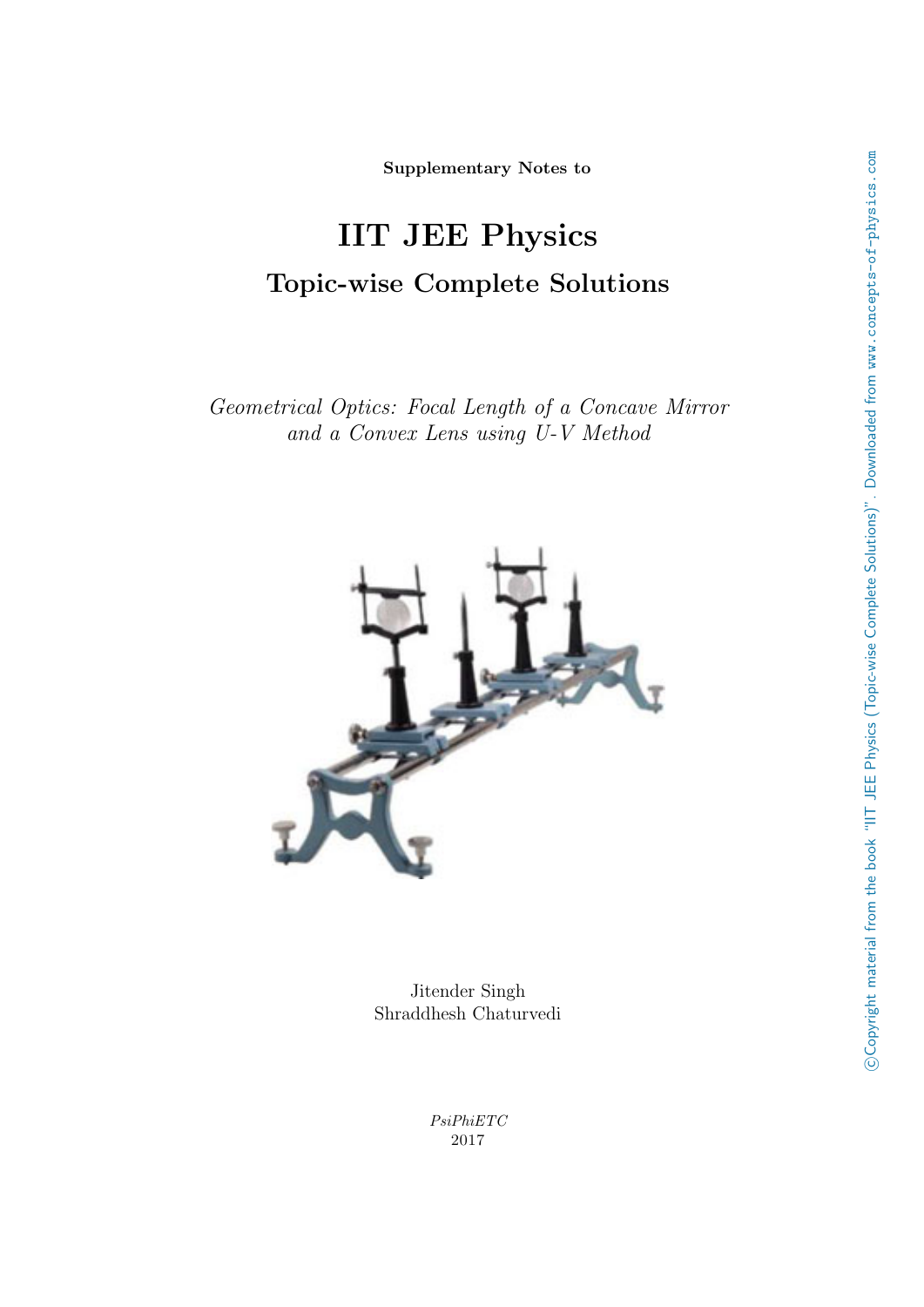## Read Me First!

These notes are to supplement your regular textbooks, not to replace them. We made an attempt to make Physics easy and interesting.

To make best use of these notes, you should get familiar with the mirrors and lenses. These are easily available at low cost. 'Do it Yourself' section gives experiments that can be done at home. Don't ignore the experiments.

You are free to use or share these notes for non-commercial purposes.

We would be glad to hear your suggestions for the improvement of these notes. If you find any conceptual errors or typographical errors, howsoever small and insignificant, please inform us so that these can be corrected.

We have taken care in preparation of these notes, but make no expressed or implied warranty of any kind and assume no responsibility for errors or omissions. No liability is assumed for incidental or consequential damages in connection with or arising out of the use of the information contained herein.

> Jitender Singh, jsinghdrdo@gmail.com Author of "IIT JEE Physics: Topic-wise Complete Solutions"

## Contents

## [Bibliography](#page-14-0) 13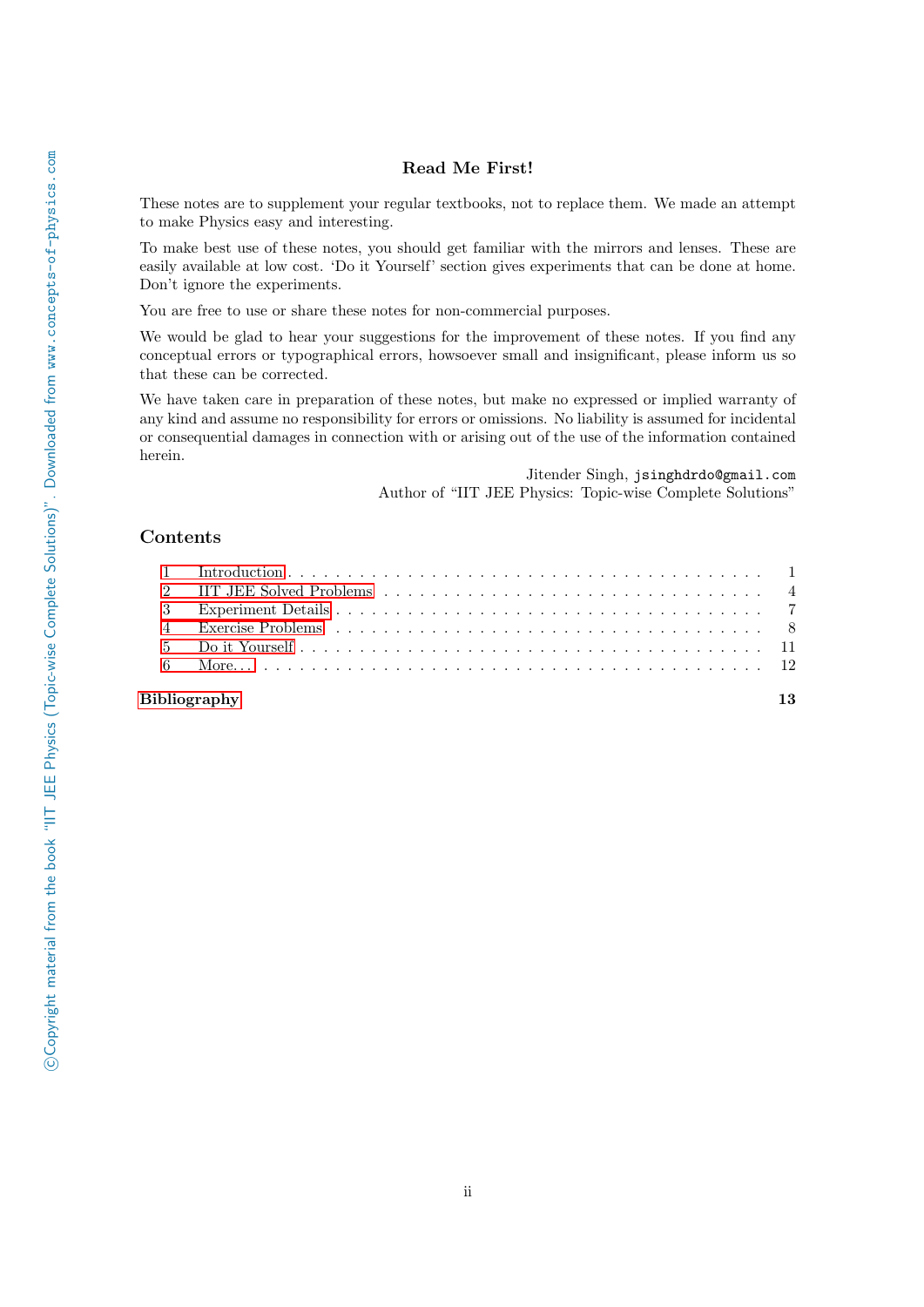## <span id="page-2-0"></span>1 Introduction

The sign conventions are important in geometrical optics. All distances are measured from the pole. Distances measured in the direction of the incident ray are positive and the distances measured in the direction opposite to that of the incident rays are negative. Distances measured above the principal axis are positive and that measured below the principal axis are negative.

The object distance  $u$ , image distance  $v$  and the focal length  $f$  for a spherical mirror are related by the mirror formula

$$
\frac{1}{v} + \frac{1}{u} = \frac{1}{f},
$$

and for the spherical lens are related by the lens formula

$$
\frac{1}{v} - \frac{1}{u} = \frac{1}{f}.
$$

The  $u-v$  method to find focal length of a given concave mirror or convex lens consists of following steps

- 1. For an appropriate object distance  $u$ , find the image distance  $v$ . Measure  $u$  and  $v$ .
- 2. Repeat above step at few more object distances. Get the focal length from all measurements by (a) taking average of calculated f or (b) from u versus v graph or (c) from  $\frac{1}{u}$  versus  $\frac{1}{v}$ graph.

## Concave Mirror

Look at the ray diagram shown in the figure. The distances are measured from the pole P. The incident ray (from the object to the mirror) is from the left to the right. Thus,  $u, v$  and  $f$  are all negative (by sign convention).



The  $u$  versus  $v$  graph is shown in the figure. The important points in this figure are:

- 1. The graph is hyperbola with asymptotes at  $u = f$  and  $v = f$  i.e., for the object placed at F the image is formed at infinity and for the object placed at infinity the image is formed at F.
- 2. The values of u and v are equal at point C, which corresponds to  $u = v = 2f$ . This point is the intersection of  $u-v$  curve and the straight line  $v = u$ . This represents centre of curvature of the mirror.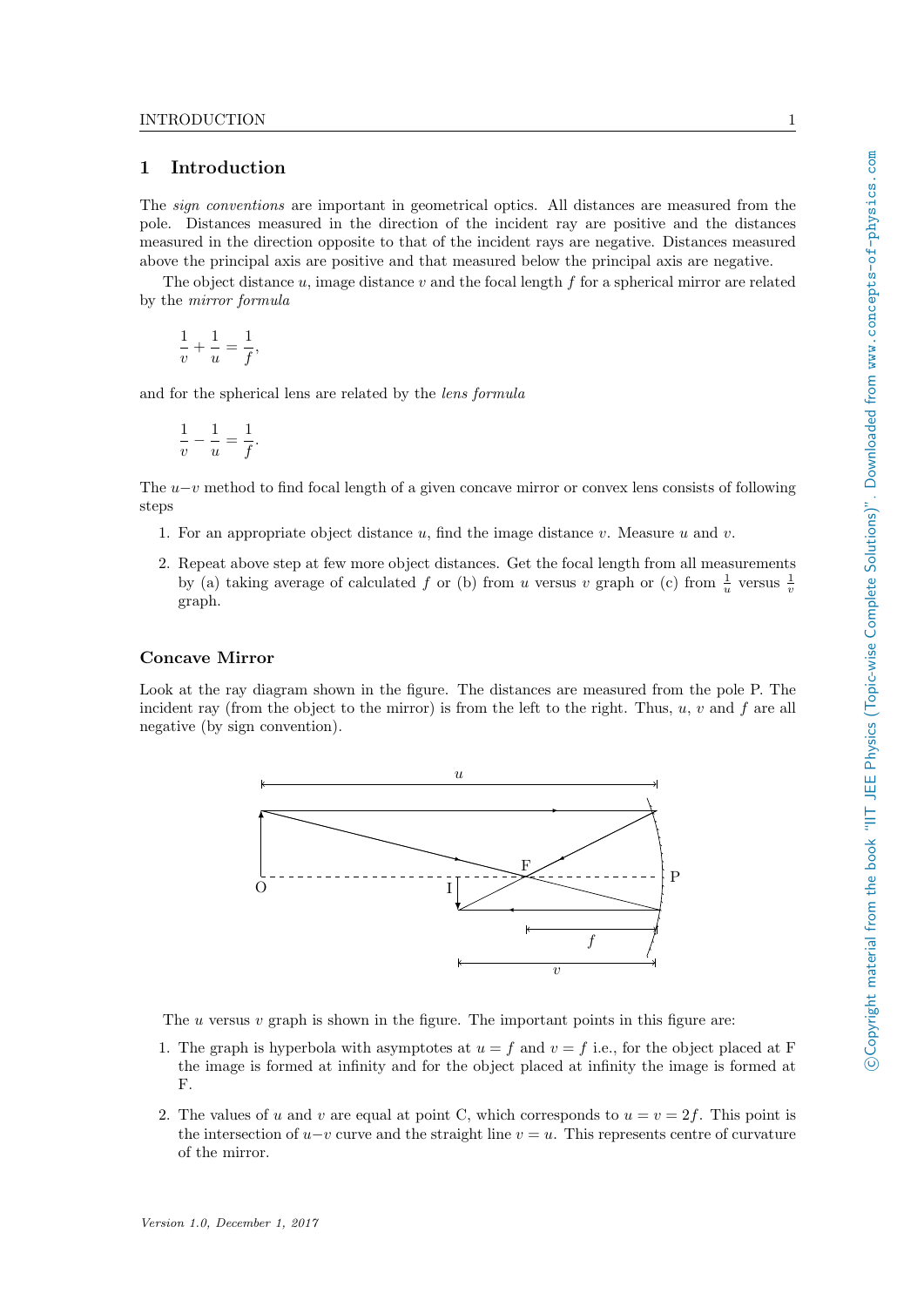

u-v graph of a concave mirror

The  $1/u$  versus  $1/v$  graph is shown in the figure. The graph is a straight line with slope  $-1$ and intercept on the  $1/v$ -axis is  $1/f$ . Note that  $1/u$  is zero when the object is placed at infinity. In this case, the image is formed at the focus i.e.,  $v = f$ .



 $1/u - 1/v$  graph of a concave mirror

#### Convex Lens

Look at the ray diagram shown in the figure. Note that  $u$  is negative, but  $v$  and  $f$  are positive (by sign convention).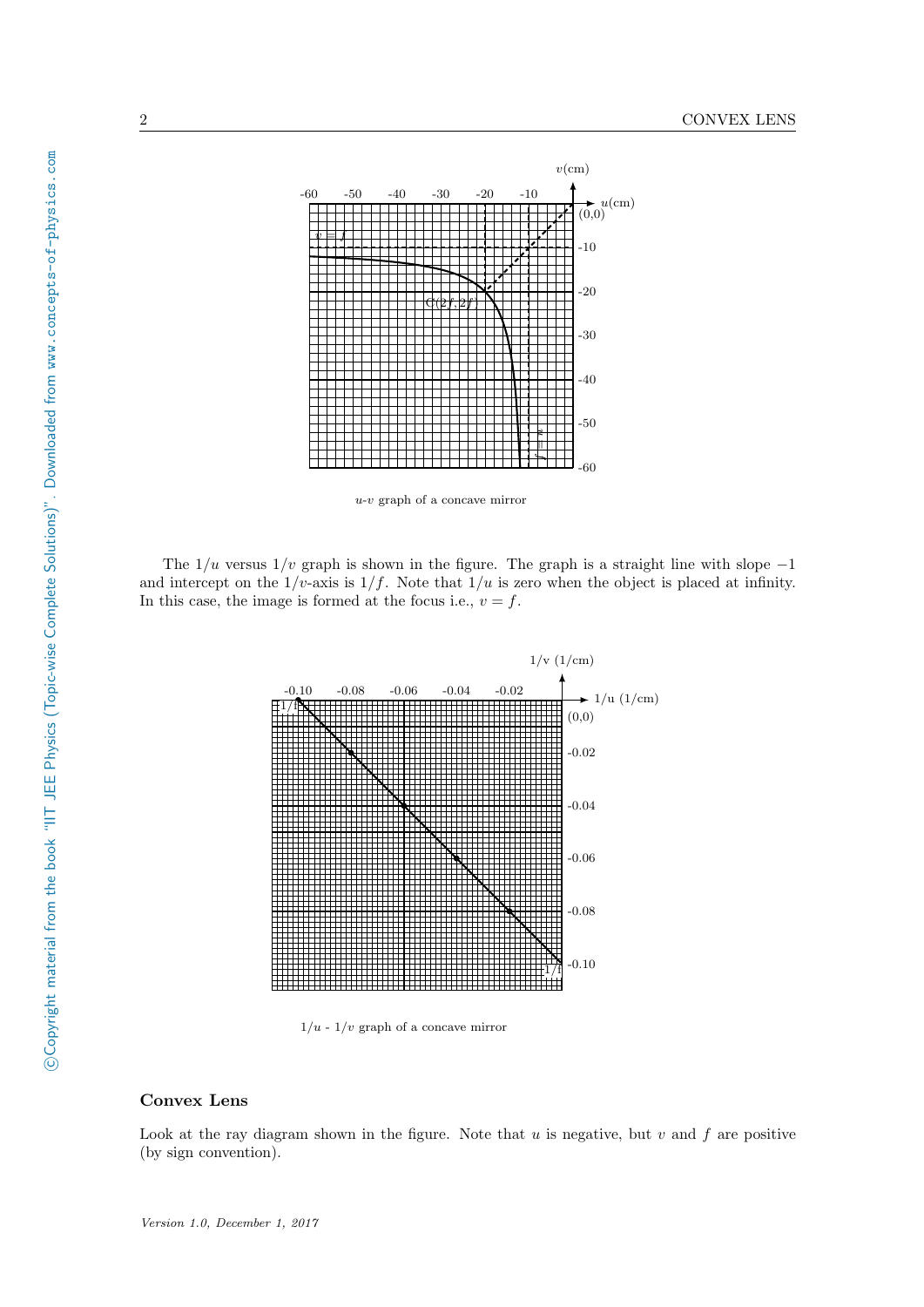

The  $u$  versus  $v$  graph is shown in the figure. The important points in the figure are:

- 1. The graph is hyperbola with asymptotes at  $u = -f$  and  $v = f$  i.e., for the object placed at F the image is formed at infinity and for the object at infinity the image is formed at F.
- 2. At the point C, the values of u and v are equal in magnitude but opposite in sign i.e.,  $v = -u = 2f$ . This point is the intersection of  $u-v$  curve and the straight line  $v = -u$ . If an object is placed at a distance  $2f$  from the pole then its image is formed at a distance  $2f$ from the pole (on the other side).



The  $1/u$  versus  $1/v$  graph is shown in the figure. The graph is a straight line with slope 1 and intercept on  $1/v$ -axis is  $1/f$ . Note that  $1/u$  is zero when object is placed at infinity. In this case, the image is formed at the focus i.e.,  $v = f$ .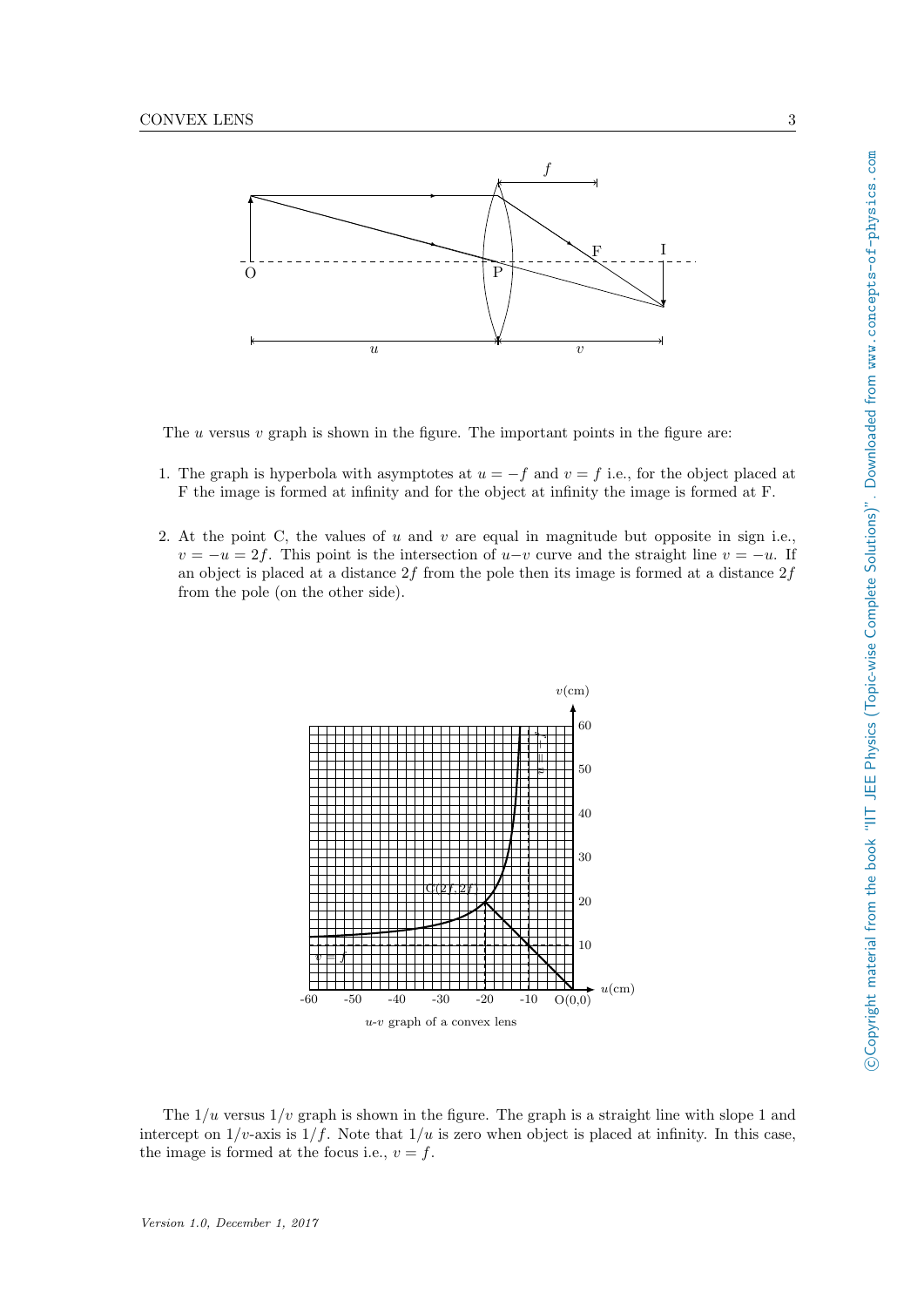

 $1/u-1/v$  graph of a convex lens

## <span id="page-5-0"></span>2 IIT JEE Solved Problems

Question. In an experiment to determine the focal length (f) of a concave mirror by the  $u-v$ method, a student places the object pin  $A$  on the principal axis at a distance  $x$  from the pole  $P$ . The student looks at the pin and its inverted image from a distance keeping his/her eye in line with PA. When the student shifts his/her eye towards left, the image appears to the right of the object pin. Then, (IIT JEE 2007)

A. 
$$
x < f
$$
\nB.  $f < x < 2f$ \nC.  $x = 2f$ \nD.  $x > 2f$ 

Solution. The concave mirror forms the inverted image only if object is placed beyond the focus i.e.,  $x > f$ . Also, if  $x = 2f$  then the object and the image coincides with each other and the student cannot observe parallax.



In general, the concept of parallax is memorized by the students without understanding it. Let A and  $B$  be two points in space. Place your eye at  $E$  on the line  $AB$  (see figure). If you move eye in one direction then the point  $A$ , which is near to the eye, *appears* to move in the opposite direction. On the other hand, the point  $B$ , which is far from the eye, *appears* to move in the direction of eye movement. Move the eye leftward from the point  $E$  to the point  $E_1$ . The line joining the eye to the far point B moves from  $EB$  to  $E_1B$  and the near point A appears to move rightward relative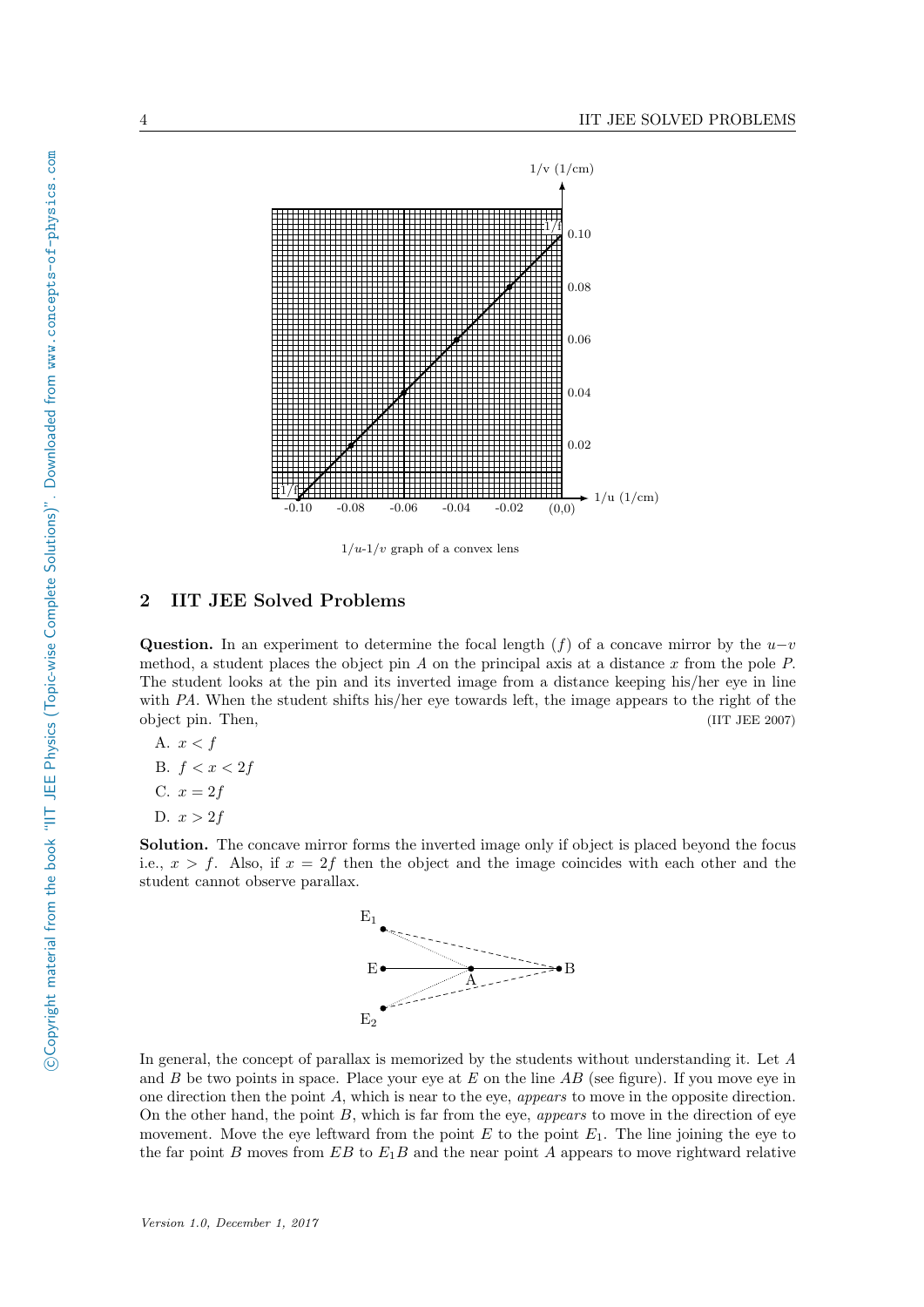to this line. The line joining the eye to the near point A move from  $EA$  to  $E_1A$  and the far point B appears to move rightward relative to this line. The readers are encouraged to experience this phenomenon by placing forefingers of two hands in front of their eyes and then moving the head to change eye's position. If the points A and B coincides with each other then parallax is not observed i.e., parallax between  $A$  and  $B$  is removed.

In given case, when eye is shifted towards left, the image appears to the right of the object pin. Thus, image lies between the eye and the object pin. Hence, the object is near to the pole P in comparison to its image. This is possible when the object is placed between f and  $2f$  i.e.,  $f < x < 2f$ .

Question. A student performed the experiment for determination of focal length of a concave mirror by using  $u-v$  method using an optical bench of length 1.5 m. The focal length of the mirror used is 24 cm. The maximum error in the location of the image can be 0.2 cm. The 5 sets of  $(u, v)$  values recorded by the student (in cm) are:  $(42, 56)$ ,  $(48, 48)$ ,  $(60, 40)$ ,  $(66, 33)$  and  $(78, 39)$ . The data set(s) that *cannot* come from experiment and is (are) incorrectly recorded. is (are) (IIT JEE 2009)

- A. (42, 56)
- B. (48, 48)
- C. (66, 33)
- D. (78, 39)

**Solution.** Using mirror formula,  $1/v + 1/u = 1/f$ , calculate v for given u of five measurements. The  $(u, v)$  pairs with calculated values of v are  $(42, 56)$ ,  $(48, 48)$ ,  $(60, 40)$ ,  $(66, 37.7)$  and  $(78, 34.7)$ . The absolute error in v for the last two measurements is  $37.7-33 = 4.7 \text{ cm}$  and  $39-34.7 = 4.3 \text{ cm}$ , which is more than maximum error in  $v(0.2 \text{ cm})$ .

**Question.** The graph between object distance u and the image distance v for a lens is as shown. The focal length of the lens is (IIT JEE 2006)



- A.  $5 \pm 0.1$
- B.  $5 \pm 0.05$
- C.  $0.5 \pm 0.1$
- D.  $0.5 \pm 0.05$

**Solution.** Substitute  $u = -10$  cm and  $v = 10$  cm in the lens formula,

$$
1/f = 1/v - 1/u,
$$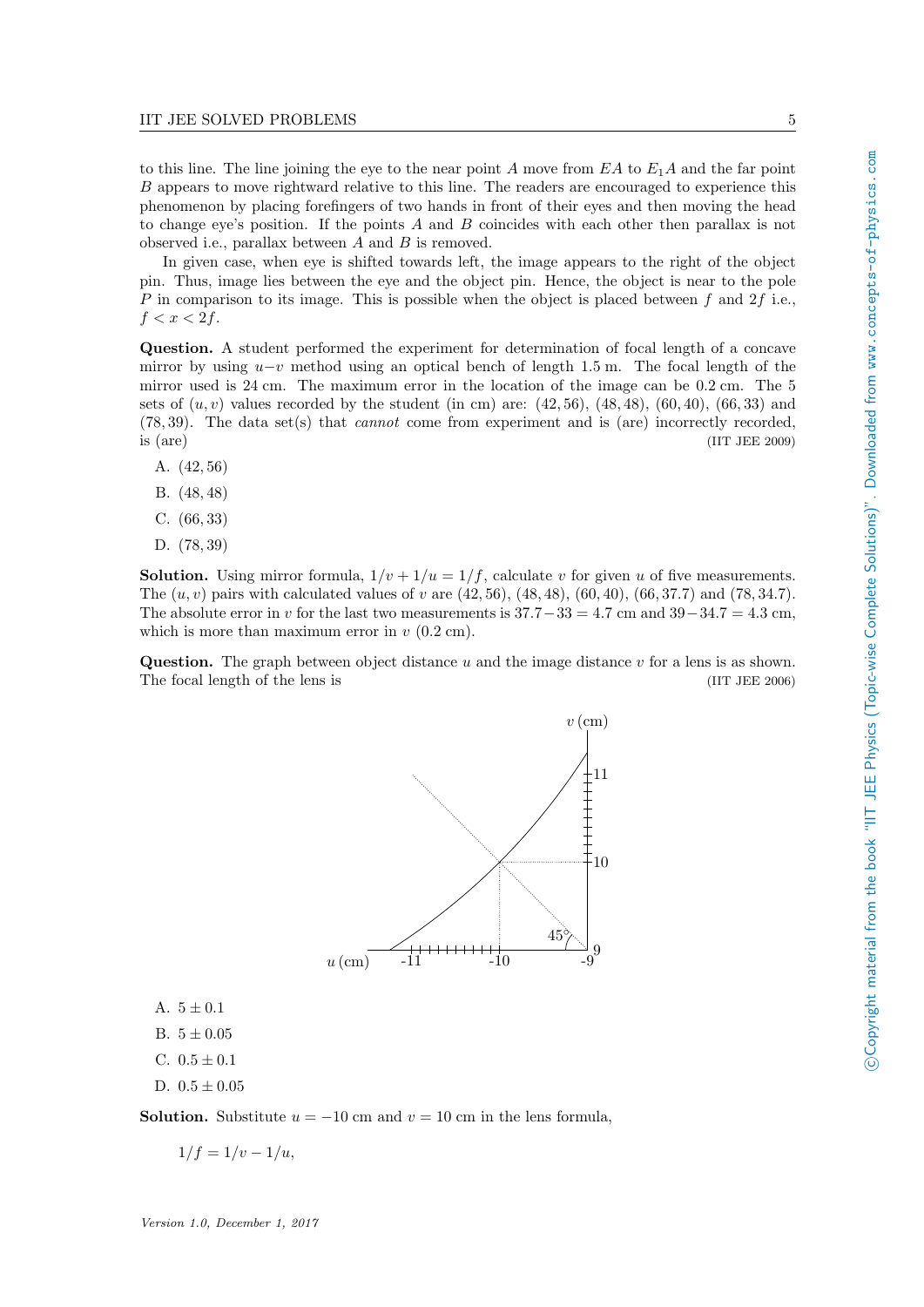to get  $f = 5.0$  cm. Differentiate above equation and simplify to get

$$
\Delta f/f^2 = \Delta v/v^2 + \Delta u/u^2.
$$

Substitute  $u = -10$  cm,  $v = 10$  cm,  $\Delta u = 0.1$  cm,  $\Delta v = 0.1$  cm, and  $f = 5.0$  cm in above equation to get  $\Delta f = 0.05$  cm. The readers are encouraged to get the answer by differentiating  $f = uv/(u - v)$  also.

Question. A diminished image of an object is to be obtained on a screen 1.0 m from it. This can be achieved by placing (IIT JEE 1995)

- A. a concave mirror of suitable focal length.
- B. a convex mirror of suitable focal length.
- C. a convex lens of focal length less than 0.25 m.
- D. a concave lens of suitable focal length.

Solution. The images formed by convex mirror and concave lens are virtual and cannot be obtained on the screen. Thus, only a concave mirror or a convex lens can be used.



Consider the case when we place a concave mirror (see figure). Let  $u = -x_1$ ,  $v = -x_2$ , and  $f = -x_3$ , where  $x_1, x_2$ , and  $x_3$  are positive. The magnification is given by

$$
m = -v/u = -x_2/x_1.
$$

For a diminished image,  $|m| < 1$ , which gives  $x_2 < x_1$ . The distance between the object and the image is  $d = x_1 - x_2$ . The mirror formula,  $1/v + 1/u = 1/f$ , gives

$$
x_3 = \frac{x_1 x_2}{x_1 + x_2} = \frac{x_1 (x_1 - d)}{2x_1 - d}.
$$

Thus, if we take  $x_1 = 2d$  then we get a real image at  $x_2 = d$  with magnification  $m = -1/2$  by using a concave mirror of focal length  $f = -x_3 = -2d/3$ . However, there is a practical problem in the use of a concave mirror. The screen obstructs the rays going to the mirror.

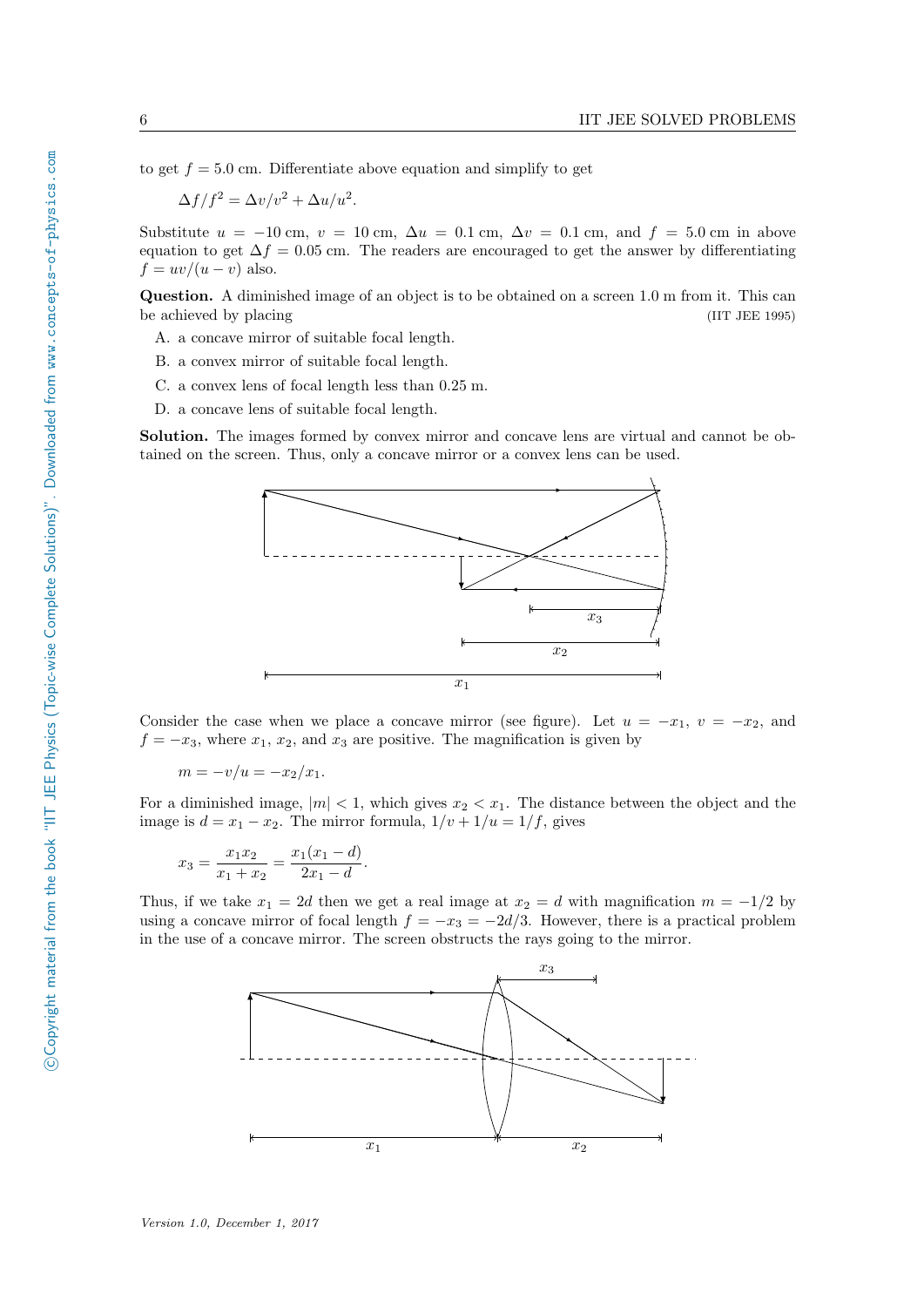Now, consider the case when we place a convex lens. Let  $u = -x_1$ ,  $v = x_2$ , and  $f = x_3$ , where  $x_1$ ,  $x_2$ , and  $x_3$  are positive. The magnification is given by

$$
m = v/u = -x_2/x_1.
$$

For diminished image,  $|m| < 1$ , which gives  $x_2 < x_1$ . The distance between the object and the image is  $d = x_1 + x_2$ . The lens formula,  $1/v - 1/u = 1/f$ , gives

$$
x_3 = \frac{x_1 x_2}{x_1 + x_2} = \frac{x_1 (d - x_1)}{d}.
$$

The condition  $x_2 < x_1$  and  $x_1 + x_2 = d$  gives  $x_1 > d/2$  which sets an upper limit on the focal length  $f_{max} = x_{3,max} = d/4$ . The readers are encouraged to prove analytically or graphically that  $x_{3,max} = d/4$  which occurs at  $x_1 = d/2$ .

Question. Which of the following form(s) a virtual and erect image for all positions of the object? (IIT JEE 1996)

- A. Convex lens
- B. Concave lens
- C. Convex mirror
- D. Concave mirror

Solution. The concave lens and convex mirror form virtual and erect images for all positions of the object. The readers are encouraged to verify this by their ray diagrams and/or by analysing lens and mirror formula.

Question. A converging lens is used to form an image on a screen. When the upper half of the lens is covered by an opaque screen, (IIT JEE 1986)

- A. half of the image will disappear.
- B. complete image will be formed.
- C. intensity of the image will increase.
- D. intensity of the image will decrease.

Solution. The image formed by the lens will be complete even if upper half of the lens is covered. The intensity of the image decreases because energy at each image point will be coming from lower part only. The readers are encouraged to draw ray diagram and show that image is complete.

## <span id="page-8-0"></span>3 Experiment Details

#### Procedure

The procedure to find focal length of a convex lens by  $u-v$  method is given in NCERT book [\[8\]](#page-14-1). The procedure to find focal length of a concave mirror by  $u-v$  method is given below:

- 1. Fix the given concave mirror on the stand. Arrange the screen on the table so that the image of the distant object is obtained on it. Measure the distance between mirror and screen using a metre scale. This distance is the approximate focal length  $(f)$  of the mirror.
- 2. Set the values of u ranging from  $1.5f$  to  $2.5f$ . Divide the range into a number of equal steps.
- 3. Place the mirror in front of an illuminated object. Now, fix the mirror at the distance  $u$ (which is obtained as  $1.5f$ ).
- 4. Place the screen on the table facing the mirror in such a way that the reflected image lies on the screen. Keeping the distance between object and mirror fixed, adjust the position of screen in order to get the clear image of the object. Remove the parallax to get accurate position of the image.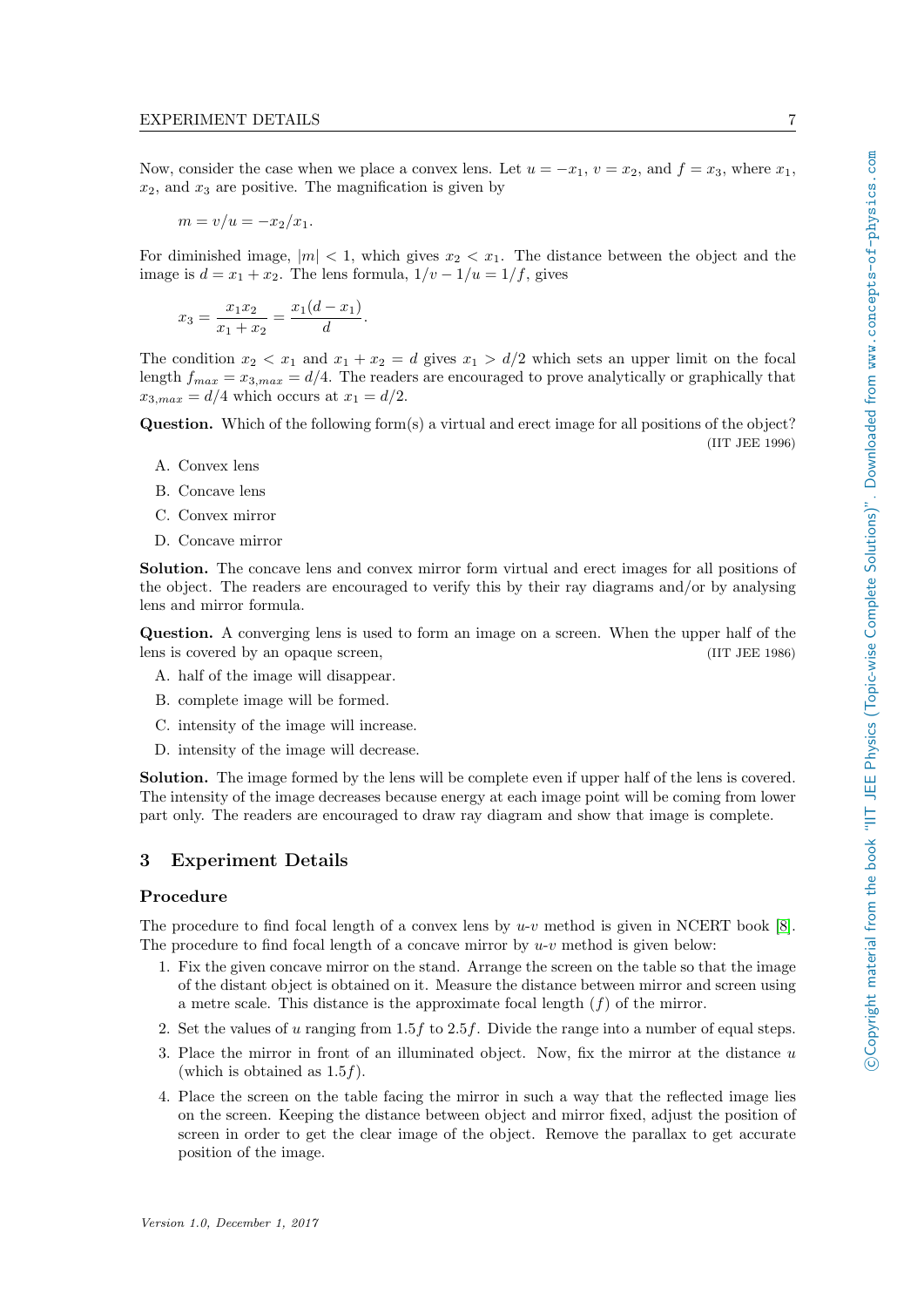- 5. Measure the distance between mirror and object, as well as mirror and screen. Take these values as  $u$  and  $v$  respectively. Calculate the focal length of the given concave mirror by using the relation,  $f = uv/(u + v)$ .
- 6. Repeat the experiment for different values of u (up to  $2.5f$ ) and in each time, measure v and record it in the tabular column. Calculate the focal length  $(f)$  of the concave mirror each time.
- 7. Calculate the mean of all focal lengths to get the correct focal length of the given concave mirror.
- 8. The focal length of the mirror can also be measured graphically by plotting graphs between u and v, and  $1/u$  and  $1/v$ .

#### Precautions

Be careful about following sources of error

- 1. The principal axis of the mirror should be horizontal and parallel to central line of the optical bench.
- 2. The object should be vertical.
- 3. Index correction for  $u$  and  $v$  should be applied.

## Data Table

The data should be recorded in the tabular format. One possible format is given below:

| $S.\overline{No}.$ | $\boldsymbol{u}$ |            | u             |                       |            |
|--------------------|------------------|------------|---------------|-----------------------|------------|
|                    | $\rm (cm)$       | $\rm (cm)$ | $\frac{1}{2}$ | $\sum_{n=1}^{\infty}$ | $\rm (cm)$ |
|                    |                  |            |               |                       |            |
|                    |                  |            |               |                       |            |

#### <span id="page-9-0"></span>4 Exercise Problems

**Problem 1.** An object is placed between the pole and focus of a concave mirror produces a virtual and enlarged image. Justify this using mirror formula?

**Problem 2.** You read a newspaper, because of the light it reflects. Then why do you not see even a faint image of yourself in the newspaper?

Problem 3. A person is standing before a concave mirror cannot see his image, unless he is beyond the centre of curvature. Why?

Problem 4. A convex lens made up of glass of refractive index 1.5 is dipped in turn in (i) medium A of refractive index 1.65 and (ii) medium B of refractive index 1.33. Explain giving reason whether it will behave as a converging lens or diverging lens in each of these two media.

**Problem 5.** The image distance  $(v)$  is plotted against the object distance  $(u)$  for a concave mirror of focal length f. Which of the graphs shown below represents the variation v versus u as  $u$  is varied from zero to infinity?

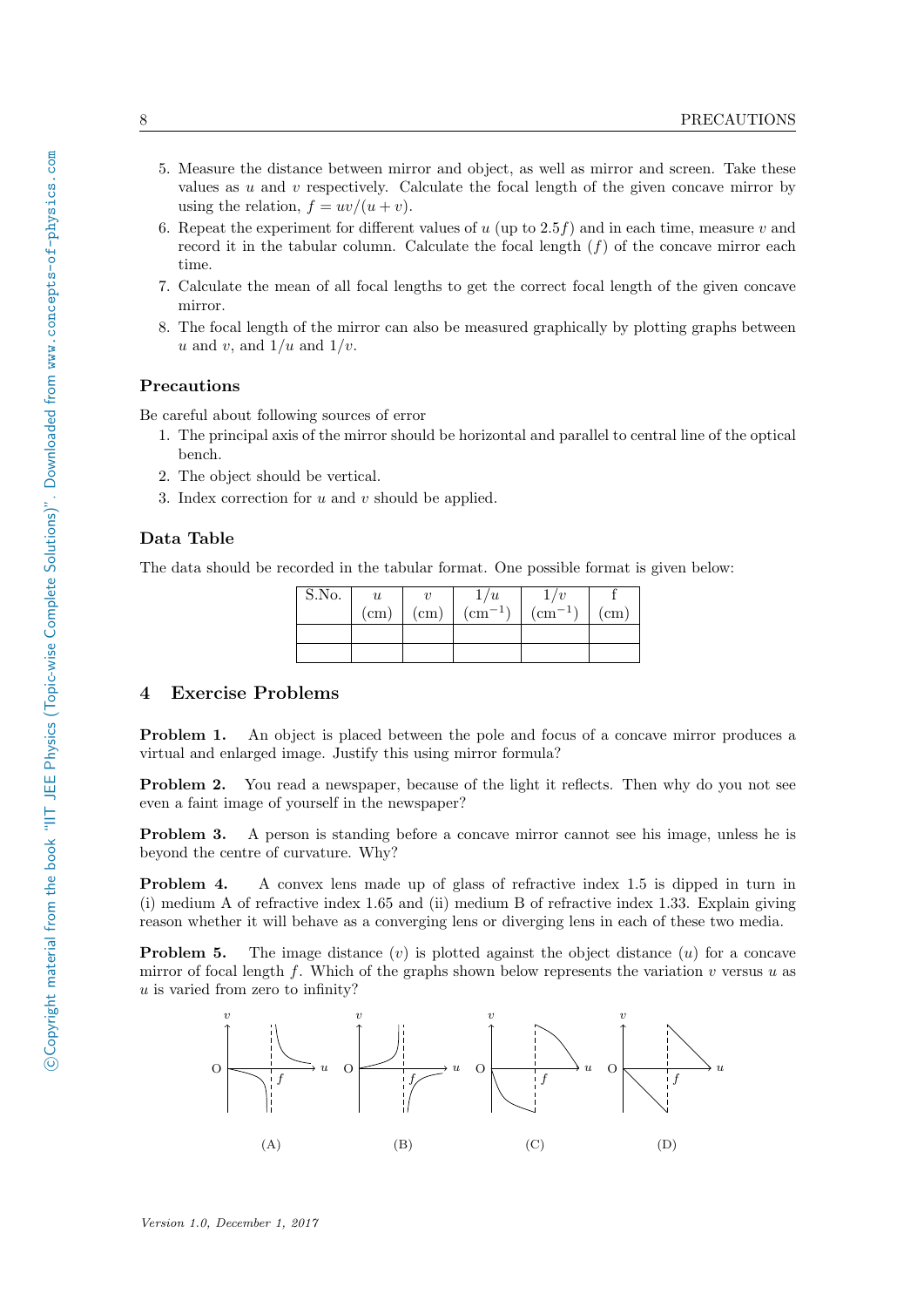Problem 6. A convex lens is placed between an object and a screen which are a fixed distance apart. For one position of the lens the magnification of the image obtained on the screen is  $m_1$ . When the lens is moved by a distance  $d$ , the magnification of the image obtained on the same screen is  $m_2$ . The focal length of the lens is  $(m_1 > m_2)$ 

A.  $d/(m_1 - m_2)$ B.  $d/(m_1 + m_2)$ C.  $dm_1/m_2$ D.  $dm_2/m_1$ 

**Problem 7.** The distance between the object and the real image formed by a convex lens is d. If the magnification is  $m$ , the focal length of the lens is

- A.  $md/(m+1)^2$
- B.  $md/(m+1)$
- C.  $md/(m-1)^2$
- D.  $md/(m-1)$

**Problem 8.** When an object is at distances x and y from a lens, a real image and a virtual image is formed respectively having same magnification. The focal length of the lens is

- A.  $(x + y)/2$
- B.  $x y$
- C.  $\sqrt{xy}$
- D.  $x + y$

Problem 9. A convex lens forms a real image three times larger than the object on a screen. Object and screen are moved until the image become twice the size of object. If the shift of the object is 6 cm. The shift of the screen is

- A. 36 cm
- B. 72 cm
- C. 18 cm
- D. 9 cm

Problem 10. If the distances of an object and its virtual image from the focus of a convex lens of focal length  $f$  are 1 cm each, then  $f$  is

- A. 4 cm √
- B. (  $(2+1)$  cm √
- C. 2 2 cm
- D. ( √  $(2 + 2)$  cm

Problem 11. A concave mirror has a focal length 20 cm. The distance between the two positions of the object for which the image size is double of the object size is

- A. 20 cm
- B. 40 cm
- C. 30 cm
- D. 60 cm

**Problem 12.** Optic axis of a thin equiconvex lens is the x-axis. The coordinates of a point object and its image are (-40 cm, 1 cm) and (50 cm, -2 cm), respectively. Lens is located at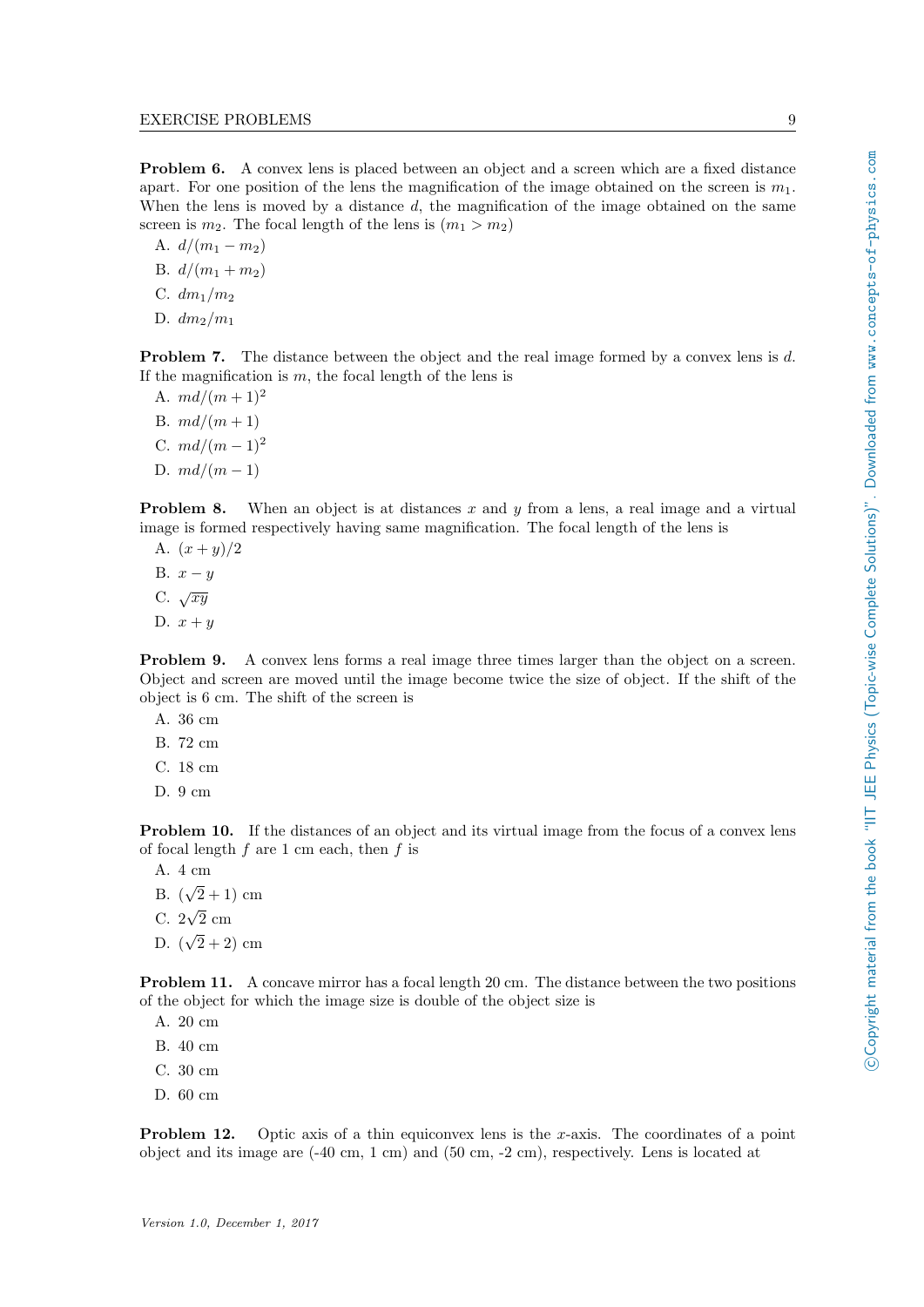A.  $x = +20$  cm B.  $x = -30$  cm C.  $x = -10$  cm D.  $x = 0$  cm

**Problem 13.** A point object is placed on the optic axis of a convex lens of focal length f at a distance of  $2f$  to the left of it. The diameter of the lens is d. An eye is placed at a distance of  $3f$ to the right of the lens and a distance h below the optic axis. The maximum value of h to see the image is

A. d

B. d/2

C. d/3

D.  $d/4$ 

Problem 14. For a concave mirror

A. virtual image is always larger in size

- B. real image is always smaller in size
- C. real image is always larger in size
- D. real image may be larger or smaller in size

Problem 15. If a man's face is 20 cm in front of concave shaving mirror creating an upright image 2 times as large as the object, what is the focal length of the mirror?

- A. 40.5 cm
- B. -40 cm
- C. -45 cm
- D. 40 cm

**Problem 16.** For which of the pairs of u and f for a mirror, image is smaller in size

A.  $u = -10$  cm,  $f = 20$  cm B.  $u = -20$  cm,  $f = -30$  cm C.  $u = -45$  cm,  $f = -10$  cm D.  $u = -60$  cm,  $f = 30$  cm

Problem 17. If a piece of paper is placed at the position of a virtual image of a strong light source, will the paper burn after sufficient time? What happens if the image is real? What happens if the image is real but the source is virtual?

Problem 18. If an object far away from a convex mirror moves towards the mirror, the image also moves. Does it moves faster, slower or at the same speed as compared to the object?

Problem 19. A screen is placed a distance 40 cm away from an illuminated object. A converging lens is placed between the source and the screen and it is attempted to form the image of the source on the screen. If no position could be found, the focal length of the lens

- A. must be less than 10 cm
- B. must be greater than 20 cm
- C. must not be be greater than 20 cm
- D. must not be less than 10 cm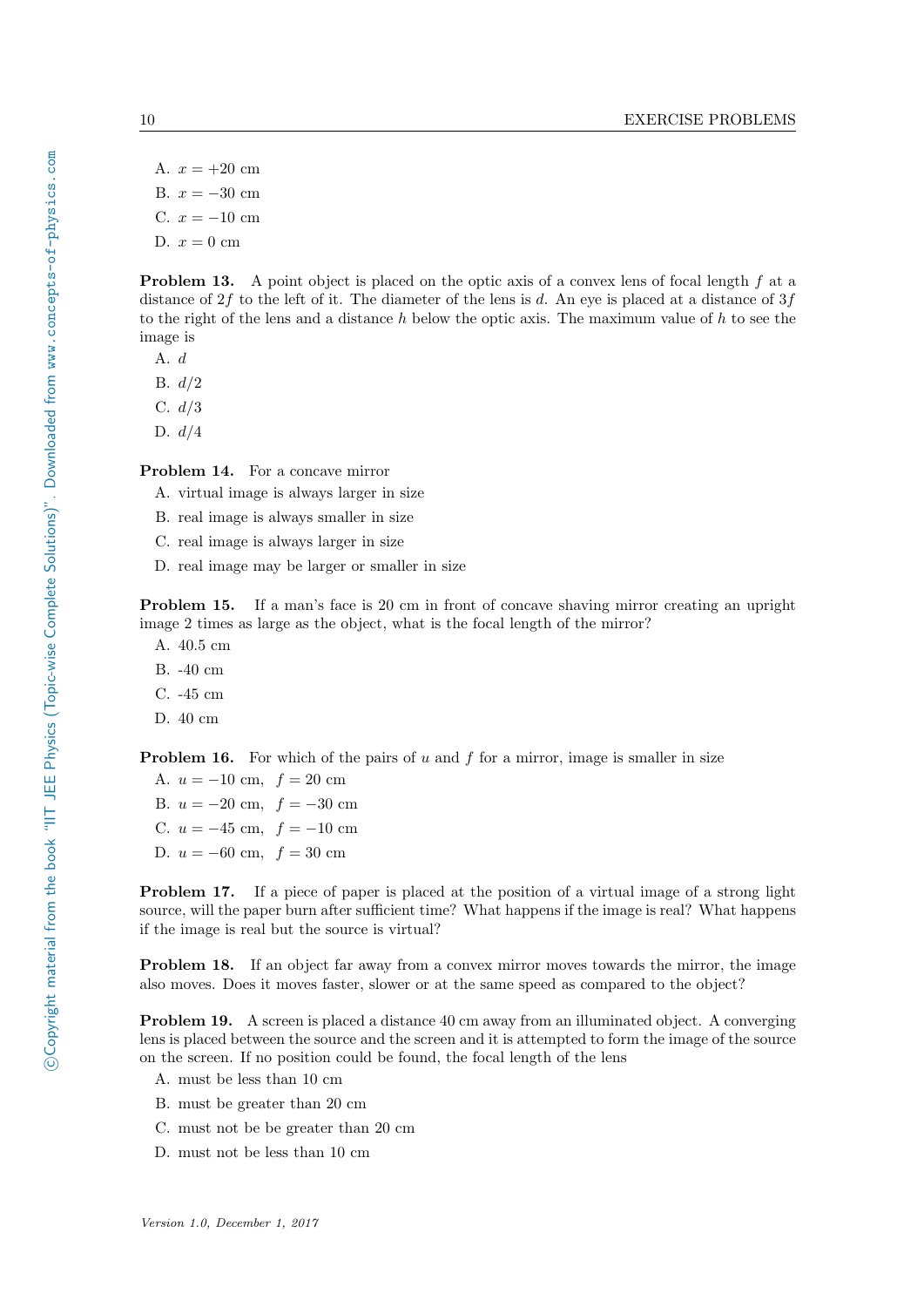Problem 20. Choose the incorrect statement from the following?

- A. The mirror equation is one which connects  $u, v$ , and  $f$ .
- B. Real inverted image with same size is obtained if the object is placed on the centre of curvature of a concave mirror.
- C. The image formed in concave mirror is always real.
- D. Concave mirrors have reflecting inner surface.

**Problem 21.** How does the focal length of a convex lens change if it is dipped in water?

Problem 22. A convex lens has a focal length of 10 cm. Find the location and nature of the image if a point object is placed on the principal axis at a distance of (a) 9.8 cm, (b) 10.2 cm from the lens.

Problem 23. An extended object is placed at a distance of 5.0 cm from a convex lens of focal length 8.0 cm. (a) Draw the ray diagram (to the scale) to locate the image and from this, measure the distance of the image from the lens. (b) Find the position of the image from the lens formula and see how close the drawing is to the correct result.

Problem 24. A pin of length 2.0 cm is placed perpendicular to the principal axis of a converging lens. An inverted image of size 1.0 cm is formed at a distance of 40.0 cm from the pin. Find the focal length of the lens and its distance from the pin.

# <span id="page-12-0"></span>5 Do it Yourself

We believe in experiment based learning. You can do many low cost experiments at home. Some of them are given below:

## Focal Length of a Concave Mirror

The material required are a concave mirror, V-stand, screen of stiff paper, screen-stand, candle, matchbox, and a scale.



- 1. Firstly, find the approximate focal length  $(f)$  of a concave mirror. You can do this by focusing a distant object like sun. Fix mirror vertically on a V-stand. Draw a long straight line on a table and place the mirror stand on it. The pole of the mirror should be exactly above the line.
- 2. Light a candle and place it on one end of the line. The flame of the candle should be at the same height as the pole of the mirror.
- 3. Fix the screen on its stand. The screen should be vertical. Place the screen between the candle and mirror.
- 4. Analyse the nature of the image by moving the screen and/or mirror.
- 5. For three different values of  $u$ , find the value of  $v$ . Calculate  $f$  by substituting in mirror formula.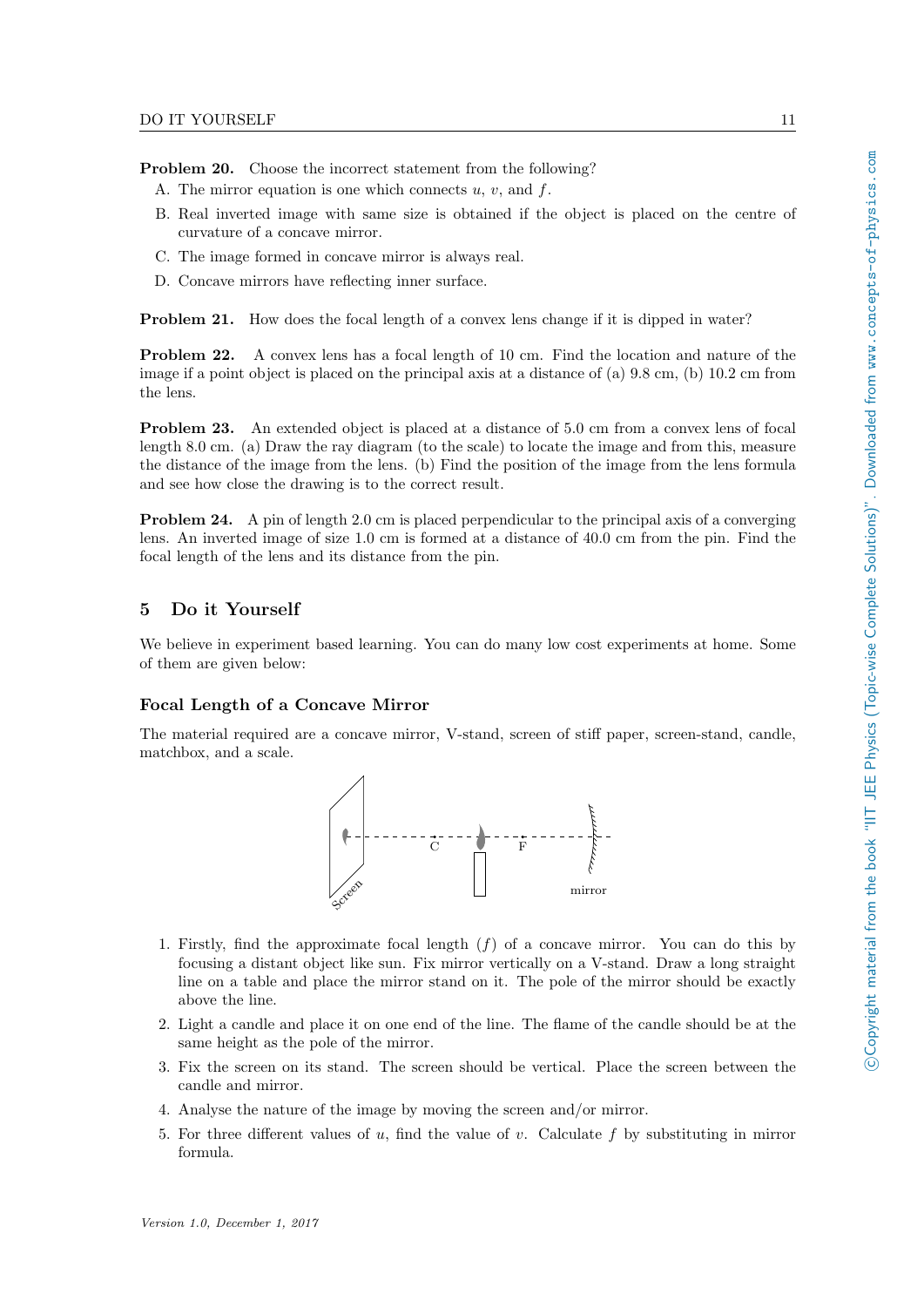#### Focal Length of the Convex Lens

The material required are a convex mirror, V-stand, screen of stiff paper, screen-stand, candle, matchbox, and a scale.

- 1. Firstly, find the approximate focal length  $(f)$  of the convex lens. Then fix it vertically on a V-stand. Draw a long straight line on a table and place the lens in the middle. The pole of the lens should be exactly above the line.
- 2. Light a candle and place it on one end of the line. The flame of the candle should be at the same height as the pole of the lens.
- 3. Fix the screen on its stand. The screen should be vertical. Place the screen on other side of the lens.
- 4. Analyse the nature of the image by moving the screen and/or lens.
- 5. For three different values of u, find the value of v. Calculate f by substituting in the lens formula.

## <span id="page-13-0"></span>6 More. . .

There are more methods to find focal length of the convex lens [\[7\]](#page-14-2).

#### Plane Mirror Method

In the plane mirror method, the lens is placed on the mirror and the object is moved until object and image coincide. This point is the principal focus, since light from it will emerge parallel from the lens and so be reflected back along its original path when it strikes the mirror. The object can be either a pin or a point source. Following IIT JEE problem is based on this method:

Question. A biconvex lens of focal length 15 cm is in front of a plane mirror. The distance between the lens and the mirror is 10 cm. A small object is kept at a distance of 30 cm from the lens. The final image is (IIT JEE 2010)

- A. virtual and at a distance of 16 cm from the mirror.
- B. real and at a distance of 16 cm from the mirror.
- C. virtual and at a distance of 20 cm from the mirror.
- D. real and at a distance of 20 cm from the mirror.

#### Displacement Method or Two Position Method

An illuminated object is set up in front of a lens and a focused image is formed on a screen. For a given separation of the object and screen it will be found that there are two positions where a clearly focused image can be formed. By the principle or reversibility these must be symmetrical between object position O and the image position I.



If  $D$  is the distance between  $O$  and I and  $x$  is the distance between two positions of lens then focal length of the lens is given by

$$
f = \frac{D^2 - x^2}{4D}.
$$